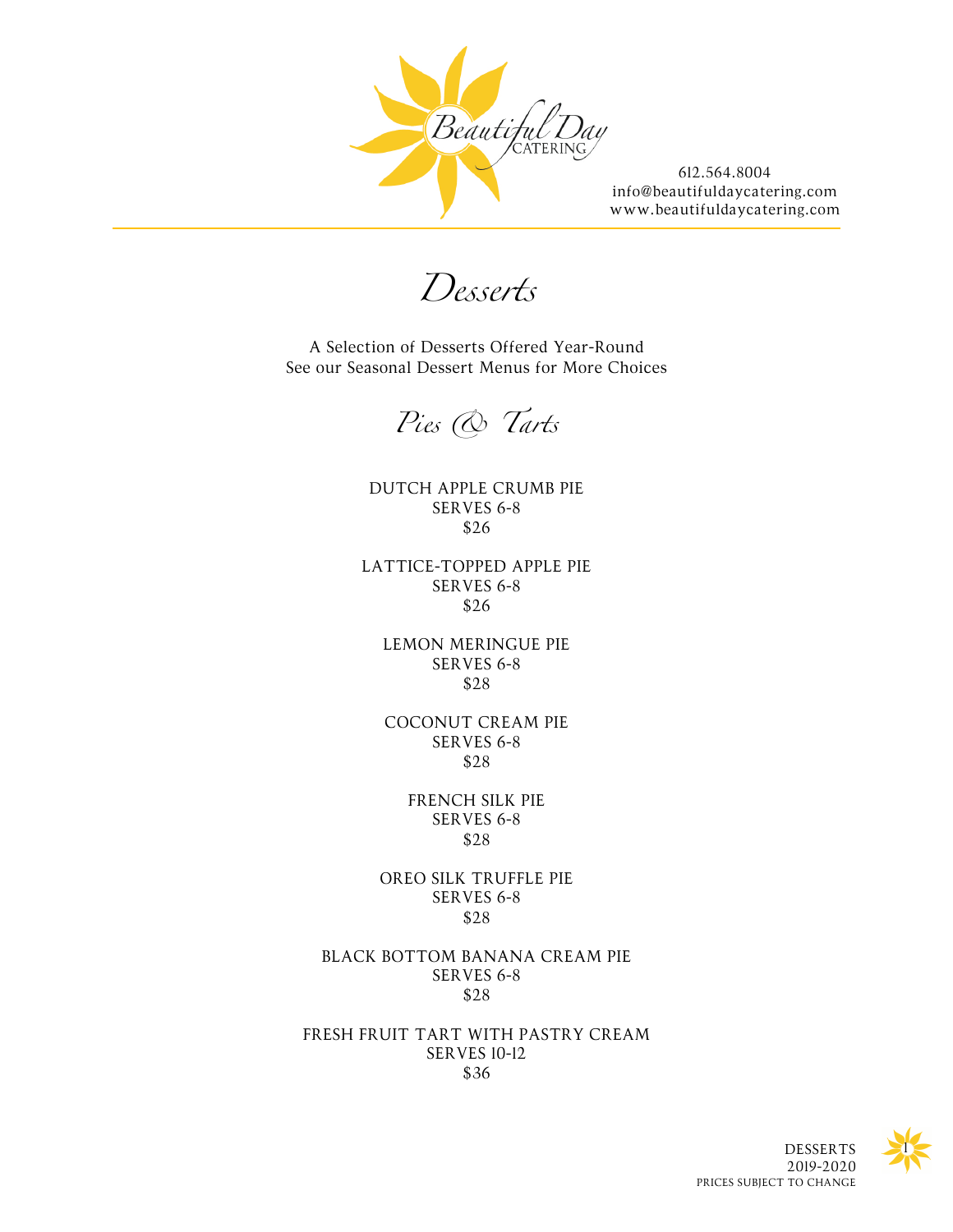

## MEXICAN CHOCOLATE TART WITH CINNAMON-SPICED PECANS SERVES 10-12 \$36

## SALTED CARAMEL GANACHE TART SERVES 10-12 \$36

## PECAN TART WITH WHIPPED CREAM SERVES 10-12 \$36

FIVE NUT CARAMEL TART Macadamia Nuts, Almonds, Pine Nuts, Pistachios, and Cashews SERVES 10-12 \$64

*Other Delectables*

RICH CHOCOLATE MOUSSE WITH WHIPPED CREAM SERVES 10-12 \$30 add Fresh Berries ~ \$20 add Candied Orange, Hazelnuts, and Chocolate Caramelia Perles ~ \$20

> **TIRAMISU** SERVES 12-15 \$40

INDIVIDUAL SUNKEN CHOCOLATE CAKES WITH VANILLA ICE CREAM & BERRY COULIS OR COFFEE ICE CREAM & MOCHA SAUCE \$60 PER DOZEN

> APPLE CRISP SERVES 10-12 \$30 add Cinnamon Whipped Cream ~ \$10 add Vanilla Ice Cream ~ \$15



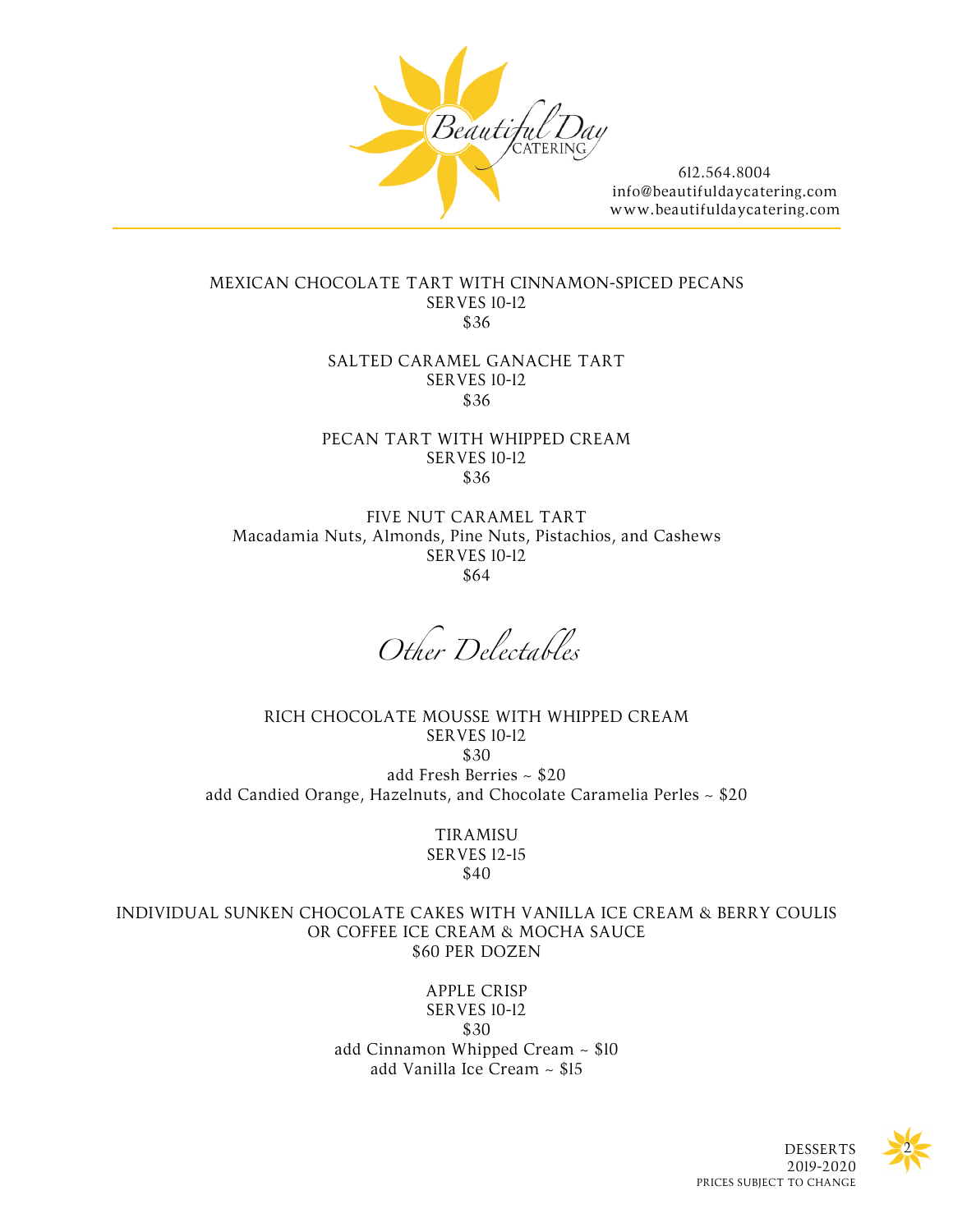

*Miniature Desserts*

*Miniature Tartlets*

White Chocolate & Raspberry Coconut Cream Pie Mexican Chocolate Chocolate Apricot Key Lime Fruit & Pastry Cream Lemon Meringue Black Bottom Banana Cream 2 DOZEN PER FLAVOR \$50

*ChocolateTruffles*

Dark Chocolate Cinnamon Candied Orange Cocoa Nib Bourbon Pistachio Mint Hazelnut Crystallized Ginger Ebony & Ivory Mocha Sea Salt 1 DOZEN PER FLAVOR \$18

*Dessert Shooters*

Black Forest Cherry Cake Tiramisu Lemon-Raspberry Key Lime Pie Turtle S'mores Berry & Lemon Pound Cake Crème Brûlée Butterscotch Budino English Fruit Trifle Triple Chocolate Mousse Chocolate Pots de Crème Cherry-Almond Panna Cotta Coconut Rice Pudding 2 DOZEN PER FLAVOR \$60

*Other Minis*

MOUSSE CUPS Choose from Dark Chocolate, White Chocolate, Raspberry White Chocolate, or Mocha 2 DOZEN PER FLAVOR \$48

MINI LEMON CHEESECAKES \$54 FOR 2 DOZEN

MINI TURTLE **CHEESECAKES** \$54 FOR 2 DOZEN

MINI VANILLA BEAN **CHEESECAKES** \$54 FOR 2 DOZEN

CHOCOLATE DIPPED FRUITS Strawberries, Kiwi, Pineapple, Dried Apricots \$48 FOR 50 PIECES

CHOCOLATE DIPPED STRAWBERRIES \$48 FOR 2 DOZEN